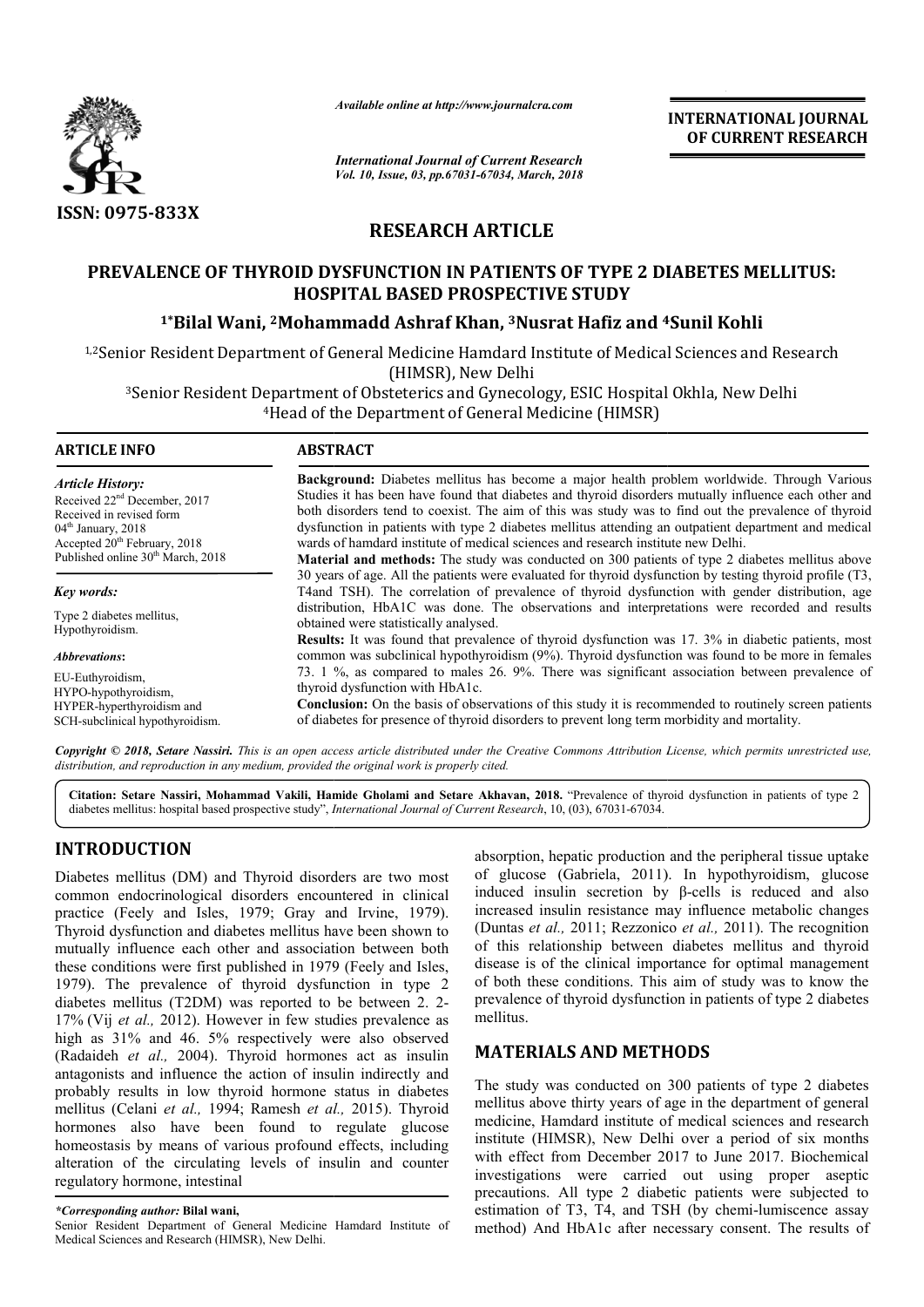thyroid function were classified on the use of the following as normal reference range TSH (0. 40- 5. 50 mIU/l), T4 (8. 5-22 µg/dl)

T3(2. 8-7. 3 µg/dl).

Hypothyroidism when T3, T4 were less and TSH greater than the reference ranges. Hyperthyroidism when T3, T4 were greater and TSH less than the reference ranges.

Subclinical hypothyroidism when T3, T4 were within normal range and TSH greater than the reference ranges.

The P-value  $\leq 0$ . 05 was considered significant. All the analysis was carried out on SPSS 16. 0 version (Chicago, inc, USA).

#### **Inclusion criteria**

- All patients with type 2 diabetes mellitus aged more than 30 years.
- All patients of type 2 diabetes mellitus irrespective of glucose control.
- All type 2 diabetic patients irrespective of treatment (OHA/insulin).

#### **Exclusion criteria**

- Type 1 diabetes mellitus patients
- Gestational diabetes
- Patients on Steroids
- Patients with pancreatitis
- Patients with CKD

#### **RESULTS**

In this study 300 established cases of type 2 diabetes more than 30 years of age were screened for thyroid dysfunction by means of throid function test. Out of 300 patients 176 were females and 124 were males (Table 1).

**Table 1.**

| Male   | 124 |
|--------|-----|
| Female | 176 |
| Total  | 300 |

The mean age among euthyroid and those with thyroid dysnction was respectively 48.  $78\pm9$ . 37 and 47.  $15\pm$  7. 66 (Table 2, Fig 1). The Association of prevalence of thyroid dysfunction with age of the patient was not significant (P value 0. 241(>0. 05). Thyroid dysfunction was found in 17 17. 3% of diabetic patients (Table 2 and Fig 1). Most common thyroid disorder found was Subclinical hypothyroidism (9. 0 %) followed by hypothyroidism (6. 0%) which was followed by hyperthyroidism (2. 3%) (Table 3, Fig 2 2). Prevalence of thyroid disorders was found to be more in females (73. 1%) as compared to males (26. 9 %). P value (0. 020) (Table 5, Fig 4). Sex distribution of thyroid dysfunction in type 2 diabetes. Hypothyroidism, hyperthyroidism and subclinical hypothyroidism was more prevalent in females compared to males (P value  $\leq 0$ . 001) (Table 6, Fig 5). In our study the prevalence of thyroid dysfunction was found to be more in patients with HbA1c more than 8 as compared to those of euthyroid patients with  $HbA1c$  less than 8 (Table 7, Fig 6.).

|     |                                                                 | Table 2.                   |                      |
|-----|-----------------------------------------------------------------|----------------------------|----------------------|
|     | EU                                                              | <b>Thyroid Dysfunction</b> | P Value              |
|     | $Mean \pm SD$                                                   | Mean $\pm$ SD              |                      |
| Age | $48.78 \pm 9.37$                                                | $47.15 \pm 7.66$           | $0.241$ <sup>*</sup> |
|     | $\star$ and $\star$ in $\cdot$ in $\cdot$ in $\cdot$ in $\cdot$ |                            |                      |





**Fig. 1.**

**Table Table 3.**

| Groups                     | Frequency | $\frac{0}{0}$ |
|----------------------------|-----------|---------------|
| EU                         | 248       | 82.7%         |
| <b>Thyroid Dysfunction</b> | 52        | 17.3%         |
| Total                      | 300       | $100\%$       |



**Fig. 2.**

**Table Table 4.**

| Groups       | Frequency | $^{0/0}$ |
|--------------|-----------|----------|
| EH           | 248       | 82.7%    |
| <b>HYPO</b>  | 18        | $6.0\%$  |
| <b>HYPER</b> |           | 2.3%     |
| <b>SCH</b>   | 27        | $9.0\%$  |
| Total        | 300       | 100%     |



**Fig. 3.**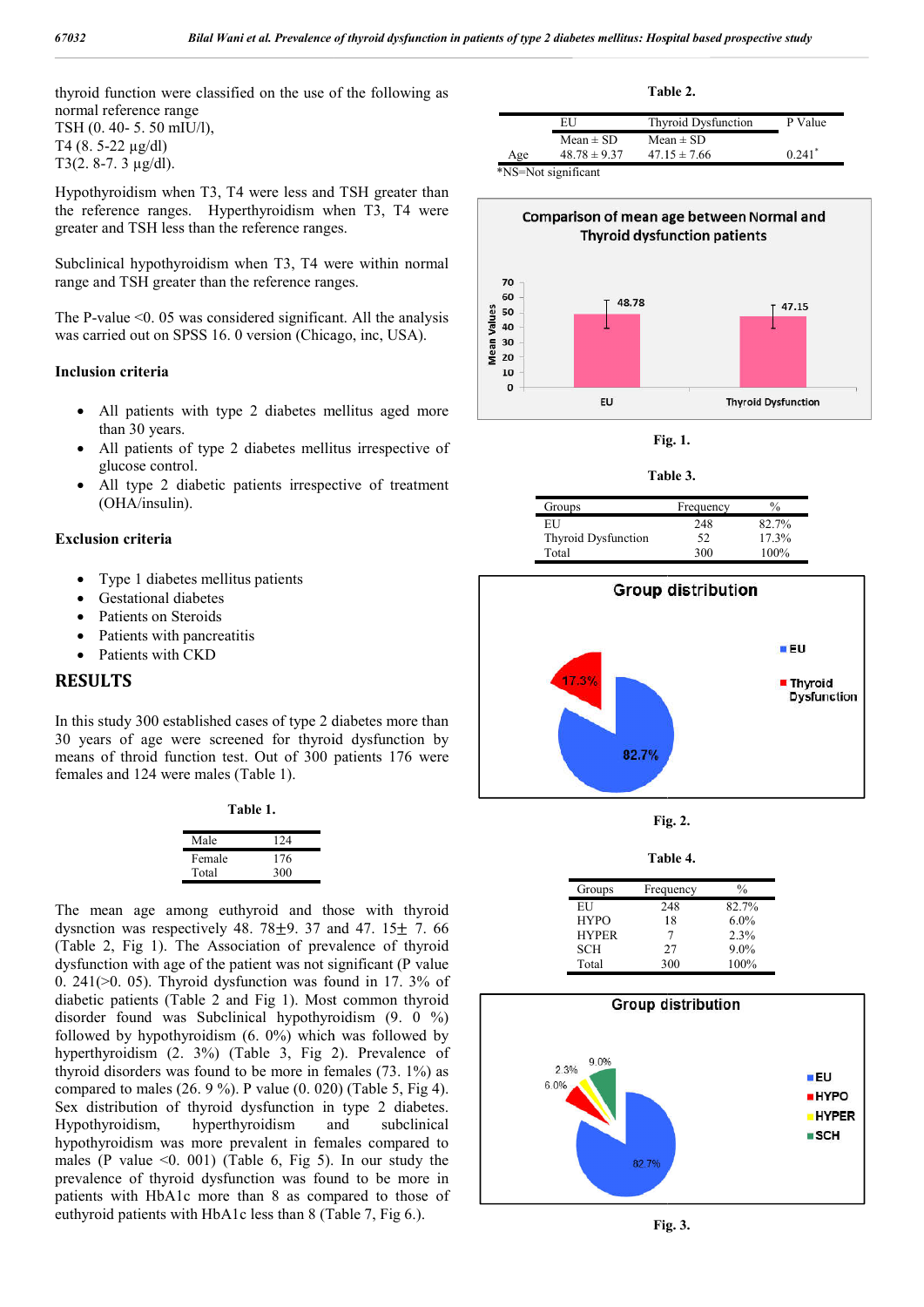**Table 5.**

| Sex   | EU        |       | Thyroid Dysfunction |       | P Value   |
|-------|-----------|-------|---------------------|-------|-----------|
|       | Frequency | $\%$  | Frequency           | $\%$  |           |
|       | 138       | 55.6% | 38                  | 73.1% | $0.020**$ |
| M     | 110       | 44.4% | 14                  | 26.9% |           |
| Total | 248       | 100%  | 52                  | 100%  |           |



**Fig. 4.**

| Table | n. |
|-------|----|
|       |    |

| <b>Sex</b> | Groups      |                |                |             | P Value      |
|------------|-------------|----------------|----------------|-------------|--------------|
|            | EU          | <b>HYPO</b>    | <b>HYPER</b>   | <b>SCH</b>  |              |
|            | Frequency   | Frequency      | Frequency      | Frequency   |              |
|            | $(\%)$      | $\binom{0}{0}$ | $\binom{0}{0}$ | (%)         |              |
| F          | 138 (55.6%) | 15 (83.3%)     | $4(57.1\%)$    | 19 (70.4%)  | $< 0.001$ ** |
| M          | 110 (44.4%) | 3(16.7%)       | $3(42.9\%)$    | $8(29.6\%)$ |              |
| Total      | 248 (100%)  | 18 (100%)      | 7 (100%)       | $27(100\%)$ |              |



**Fig. 5.**

| ahl<br>16 |  |
|-----------|--|

|       | ЕU              | Thyroid Dysfunction | P Value     |
|-------|-----------------|---------------------|-------------|
|       | Mean $\pm$ SD   | Mean $\pm$ SD       |             |
| HbA1c | $7.38 \pm 0.53$ | $10.37 \pm 1.74$    | $< 0.001**$ |



#### **DISCUSSION**

In our study, out of 300 patients, 300 patients, 52 patients (17. 3 %) had thyroid dysfinction and 248 (82 (82. 7%) patients were found to be euthyroid. The findings of our study are consistent with an indiansudy done by Dr. Anuradha Deurietal, July 2016 (22. 5%) (Anuradha Deurietal, 2016). Another Indian study by Ravishankar *et al.,* 2013 revealed prevalence of 29% of thyroid dysfunction among type 2 diabetics. The findings of our study are consistent with Nobre et al., 2008 (Prevalence of thyroid disorder was 12. 7%), Papazafiropoulouetal, 2010 (overall prevalence of throid dysfunction was 12. 3%) and Radaiedeh etal<sup>14</sup> (prevalence of thhroid dysfunction was 12. 5%). In our study subclinical hypothyroidism was most prevalent disorder study subclinical hypothyroidism was most prevalent disorder<br>occurring in 9% of diabetic patients, followed by hypothyroidism 6% and hyperthyroidism in 2. 3%. Thus in our study maximum prevalence was found to be of subclinical study maximum prevalence was found to be of subclinical hypothyroidism where as hyperthyroidism was least found. Our results are consistent with Radaiedeh et al., 2004, Babu et *al.,* 2001, Chubb *et al.,* 2005, Nobre *et al.,* 2008, Celani *et al.,* 1994, Perros *et al.,* 1995.

In our study the prevalence of thyroid disorder was more in In our study the prevalence of thyroid disorder was more in females as compared to males (73. 1% vs 26. 9%) which was statistically significant (Fig 5, P value  $\leq 0$ . 05). The results of our study are concordant with studies of Michaleketal, 2000, Babu *et al.,* 2001, Pimenta *et al et al.,* 2005, Vondra *et al.,* 2005, Celani *et al*, 1994 and Papazafiropoulouetal Papazafiropoulouetal, 2010 in which thery all reported prevalence of thyroid dysfunction higher in diabetic females as compared to diabetic males. Thus in diabetic patients high prevalence of thyroid disorders is diabetic patients high prevalence of thyroid disorders is strongly influenced by female gender. Results of our study have denied that age is asignificant risk factor for thyroid have denied that age is asignificant risk factor for thyroid dysfunction (P value= 0. 241) as with what has been reported by different studies (Díez *et al al.,* 2011; Hajieh *et al.,* 2011). Similarly the study carried by MetabAl- geffari et al., 2013 found no significant relationship between prevalence of thyroid dysfunction and age. In our study out of 52 diabetic thyroid dysfunction and age. In our study out of 52 diabetic patients who had thyroid dysfunction the mean HbA1c (10. 37  $\pm 1$ . 34) was significantly higher (P value <0. 001) as compared to Euthyroid diabetic patients with mean HbA1C  $(7. 38 \pm 0.$ 53). Thus clearly from our study thyroid dysfunction was more among patients with high HbA1c level as compared to those with low HbA1c. Our results are comparable to various previously conducted studies where Ardekani *et al.,* 2010 found HbA1c significantly higher in diabetic patients having thyroid disorder as compared to euthyroid patients  $(8.9\pm1.99)$ VS 7. 11±1. 02, P value =0. 001) 001). Similarly Bazrafshan *et al.,*  2000 found significant positive correlation between HbA1c and TSH level (p value  $\leq 0.01$ ).

#### **Conclusion**

Higher prevalence of thyroid dysfunction in patients of type 2 diabetes mellitus, most common being subclinical hypothyroidism, more common in females and in those with poor glycemic controls(high HbA1c) makes it mandatory to regularly screen patients of type 2 diabetes mellitus for thyroid dysfunction so as to guide clinicians on the optimal management of both these conditions. management of both these conditions

#### **REFERENCES**

Feely, J., Isles, T.E. 1979. Screening for thyroid dysfunction in diabetics. *Br Med J.,* 1 (6179):1678 1 (6179):1678.